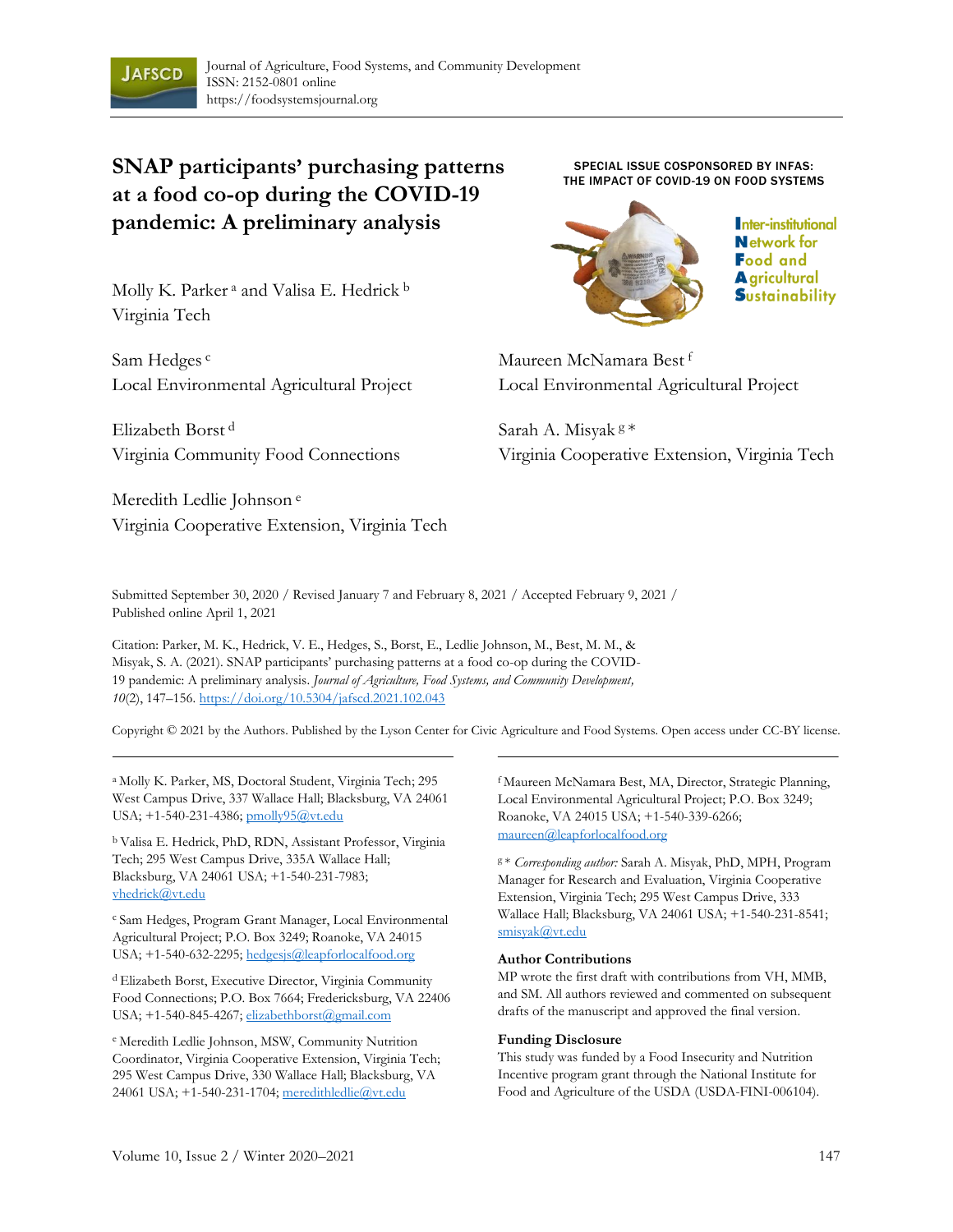### **Abstract**

The COVID-19 pandemic has affected the food system, increasing barriers to food access and exacerbating food insecurity across the U.S. The Virginia state government initiated a stay-at- home order to help reduce the spread of COVID-19. Prior to the pandemic, the Virginia Fresh Match (VFM) Nutrition Incentive Network partnered with food retail outlets to provide Supplemental Nutrition Assistance Program (SNAP) participants point-of-purchase incentives (e.g., Double Up Food Bucks, SNAP Match), which function as matching discounts on fresh fruits and vegetables (F/V). These can enable participants to increase their purchasing power and potentially reduce food insecurity. In response to COVID-19, VFM removed the limit on incentive discounts (previously \$10 1 ) to further incentivize the purchase of fresh F/V by SNAP participants. This study sought to characterize the purchasing patterns of SNAP participants at a food co-operative (co-op) partnered with VFM before and during the Virginia stay-at-home order. A total of 654 transactions at the co-op were included. Independent t-tests were utilized to determine differences before and during the order. The results indicated a significant increase in the mean incentive discount received during the order (pre-shutdown=\$3.95, inter-shutdown=\$5.01, *p=*0.035); however, simultaneously there was a decrease in the mean number of fresh F/V purchased (pre-shutdown=3.08, inter-shutdown=2.39, *p=*0.015). Although F/V purchases decreased, the presence of unlimited point-of-purchase incentives at the food co-op may have helped prevent a greater decline in fresh F/V purchases and helped increase access to fresh F/V in this population during the onset of the COVID-19 pandemic.

# **Keywords**

Nutrition Incentive Programs, Food System, Food Insecurity, Fruits, Vegetables, SNAP, COVID-19, Pandemic

### **Introduction**

The spread of COVID-19 and subsequent changes

to working conditions and retail environments have had a substantial impact on the food system (Devereux, Béné, & Hoddinott, 2020; Richards & Rickard, 2020; Siche, 2020; Singh, Kumar, Panchal, & Tiwari, 2020), threatening the food supply chain in multiple ways. Consumers have had to shift toward purchasing a greater proportion of their food from retail outlets, partly due to the limitations placed on restaurants and schools in an effort to slow the spread of COVID-19 (Goetz, Schmidt, Chase, & Kolodinsky, 2020). Sales of food away from home—i.e., foods acquired from restaurants and non-commercial facilities (Elitzak & Okrent, 2018)—totaled about \$66.9 billion in January 2020, and decreased to \$35.7 billion in April (U.S. Department of Agriculture Economic Research Service [USDA ERS], 2020a). Whereas, sales of food at home—i.e., foods acquired from grocery stores and other food retail outlets (Elitzak & Okrent, 2018)—increased from about \$65.2 billion in January to \$69.2 billion in April, with a large spike in March of \$79.3 billion (USDA ERS, 2020a). These purchasing behaviors resulted in demand-side shocks to food supply chains, which had difficulty accommodating unexpected surges in demand from consumers (Hobbs, 2020).

High demand for food items at grocery stores coupled with disruptions in the workforce (Artiga & Rae, 2020; Chadde, 2020; Costa & Martin, 2020) led to reports of agricultural producers disposing of food items (Newman & Bunge, 2020) and meatprocessing plants closing due to COVID-19 outbreaks (Gallagher & Kirkland, 2020) in April. The Food and Drug Administration assured the public there were no food shortages at the national scale (U.S. Food and Drug Administration [US FDA], 2020a). However, many American consumers were concerned about the potential for shortages, when more frequently greeted by empty shelves at grocery stores (US FDA, 2020b). Depleted supplies of grocery store food items can cause greater barriers to accessing adequate food and especially threaten individuals with low incomes who may not be able to find affordable products(Feeding America, 2020; Kinsey, Kinsey, & Rundle, 2020).

COVID-19 and its impact on the food system

<sup>&</sup>lt;sup>1</sup> All currency in this paper is US\$.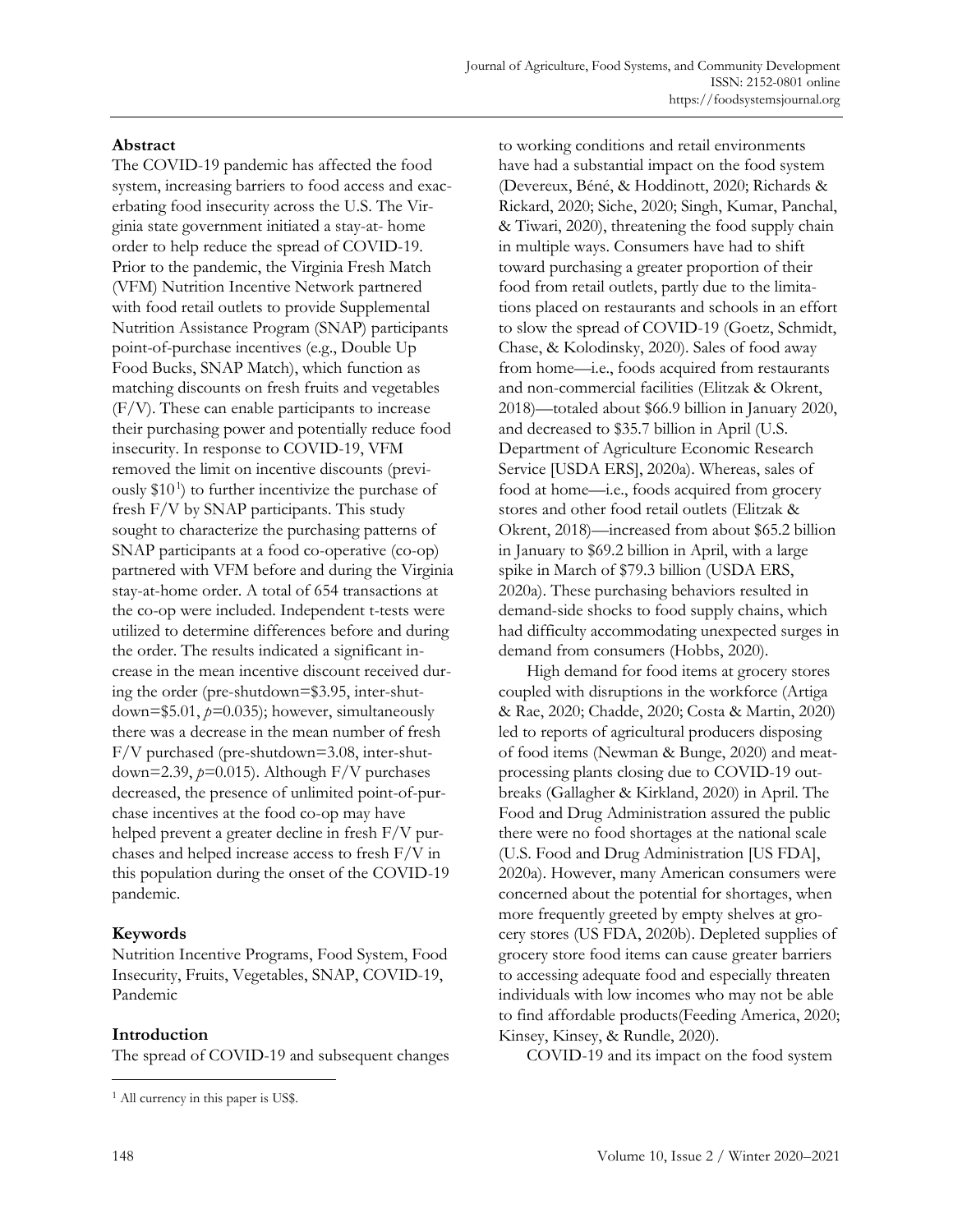have also exacerbated food insecurity (Rami, 2020). The number of households experiencing food insecurity—i.e., unable or uncertain of being able to obtain adequate food during at least part of the year (USDA ERS 2020b)—was expected to rise as a result of COVID-19, especially households with young children, black and Latinx households, and low-income households (Leddy, Weiser, Palar, & Seligman, 2020). In 2019, 10.5% of U.S. households experienced food insecurity (USDA ERS, 2020b). Feeding America projected that food insecurity would increase to about 12.5% of the U.S. population in 2021 (Feeding America, 2021).

Due to the effects of COVID-19, there was an increase in demand for food assistance through SNAP (Leddy et al., 2020), a federal nutrition program that provides low-income families funds to supplement their budget for food (USDA Food and Nutrition Service [USDA FNS], n.d.). To help mitigate the impact of COVID-19 on food insecurity, the Families First Coronavirus Response Act of 2020 allowed states to provide Pandemic-Electronic Benefits Transfer, temporarily increased SNAP benefits for some individuals and families, and expanded SNAP eligibility criteria (USDA FNS, 2020).

In addition to nutrition assistance programs, nutrition incentive programs provide incentives to SNAP consumers in an effort to increase the amount of fruits and vegetables (F/V) they purchase (United States Department of Agriculture, National Institute of Food and Agriculture [USDA NIFA], n.d.). Nutrition incentive programs have also been shown to help decrease food insecurity (Durward et al., 2019; Parks, Stern, Fricke, Clausen, & Yaroch, 2020; Savoie-Roskos, Durward, Jeweks, & LeBlanc, 2016). The Gus Schumacher Nutrition Incentive Program (GusNIP), formerly the Food Insecurity Nutrition Incentive Program (FINI), is a federal grant program to research and expand nutrition incentive programs (USDA NIFA, n.d.). GusNIP provides funding for programs that help SNAP participants purchase F/V through the use of discounts or matching funds from point-ofpurchase incentives (e.g., Double Up Food Bucks, SNAP Match, Double-Dollar), which are provided to customers at the time and place of purchase (USDA, n.d.). The subject of this study, Virginia

Fresh Match (VFM), is a nutrition incentive network of a number of Virginia farmers markets and food retail outlets that provide nutrition incentives to SNAP customers. VFM is managed by two nonprofit organizations: Local Environmental Agriculture Project and Virginia Community Food Connections (Virginia Fresh Match, n.d.). In 2018, VFM was awarded a \$1.8M FINI grant to expand the VFM nutrition incentive program at farmers markets and to pilot VFM at neighborhood grocery stores. As of May 2020, Year 3 of the FINI grant, there were 75 outlets offering nutrition incentives, including farmers markets, online farmers market platforms, mobile markets, community supported agriculture programs, and neighborhood grocery stores (e.g., food co-ops).

In response to COVID-19, VFM worked closely with all 75 partner outlets to help them continue to meet community food needs. Prior to COVID-19, these partner outlets offered SNAP participants point-of-purchase incentives as a 50% discount on fresh F/V with a limit of \$10.00 in discounts, thus allowing participants up to \$20.00 worth of fresh F/V for the purchase price of \$10.00. After this limit was reached, participants would pay full price for the remainder of the fresh F/V items that they wanted to purchase. As part of the COVID-19 response, VFM allowed all outlets, at their discretion, to increase or remove the \$10.00 point-of-purchase incentive limit. With VFM eliminating the requirement to limit discounts to \$10.00, partner outlets were able to further support SNAP customers who may have needed to purchase larger quantities of F/V in an effort to stock up or to consolidate shopping trips as ways to decrease their potential exposure to the virus. Other U.S. nutrition incentive programs also removed their limits on incentives as a response to the COVID-19 pandemic (Feeding Florida, 2021; Gangwer, 2020). However, no studies have been conducted to see how these may have impacted purchasing patterns of SNAP participants.

With the onset of the COVID-19 pandemic, most states declared restrictions on schools and businesses, with many states mandating closures to non-essential businesses and requiring restaurants to limit operations (Bump, 2020). The governor of Virginia, Dr. Ralph Northam, issued Executive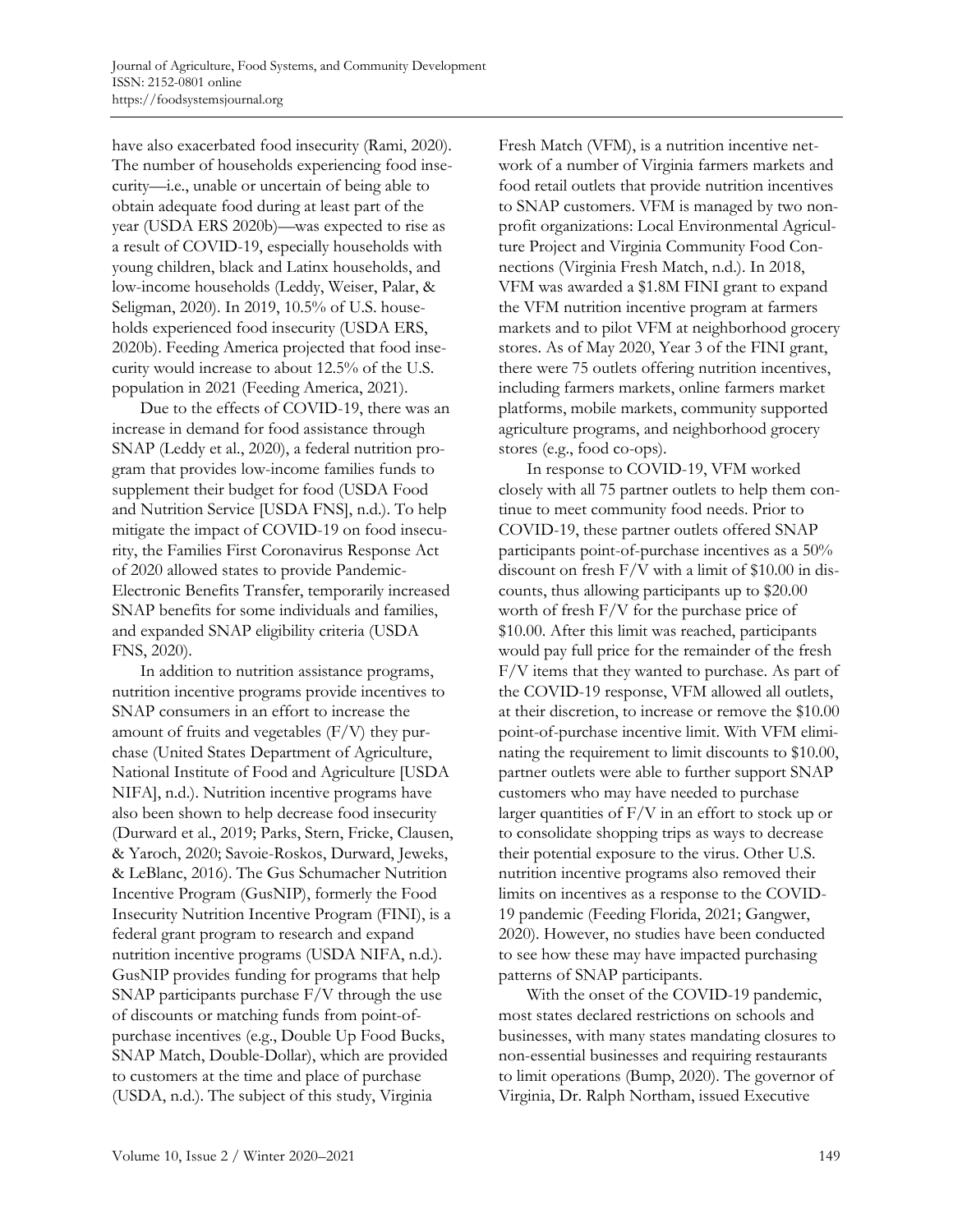Order 55, imposing a temporary stay-at-home order for Virginia and limiting business operations effective March 30, 2020 (Office of the Governor, 2020). Understanding how consumers, particularly vulnerable consumers, immediately respond to major disruptions in the food system, such as those resulting from a broad stay-at-home order, is vital for designing efforts to increase food system resiliency. Therefore, the purpose of this study was to characterize the short-term purchasing patterns of SNAP participants at a food co-op partnered with VFM before and during the onset of the Virginia stay-at-home order.

# **Methods**

### *Study Design*

Using a quasi-experimental design, transactions made by SNAP participants at a food co-op were compiled from January 2 through April 30, 2020. The food co-op utilized for this study partnered with VFM to provide SNAP customers point-ofpurchase incentives prior to the onset of the COVID-19 pandemic. Historically, the point-ofpurchase incentive at this food co-op consisted of a 50% discount on fresh F/V with a limit of \$10.00 in discounts. As of March 27, 2020, the \$10.00 cap was removed to allow SNAP customers to receive an unlimited amount of point-of-purchase incentive discounts.

# *Study Site*

The International Cooperative Alliance defines a co-op as "an autonomous association of persons united voluntarily to meet their common economic, social, and cultural needs and aspirations through a jointly owned and democratically controlled enterprise" (2018, para. 3). The food co-op in this study states that they follow the seven cooperative principles outlined by the International Cooperative Alliance: voluntary and open membership; democratic member control; member economic participation; autonomy and independence; education, training, and information; cooperation among cooperatives; and concern for community (International Co-operative Alliance, 2018).

The co-op is located in Harrisonburg, Virginia, a college town with an estimated population of

about 53,000 as of 2019 and a 2013 Rural-Urban Continuum Code of 3, indicating that the region can be considered roughly on the border between metropolitan and non-metropolitan (U.S. Census Bureau, n.d.; USDA ERS, 2013). The co-op is in an area that is considered low-income and low-access at one and twenty miles, meaning that a significant number of residents are over one mile (urban) or 20 miles (rural) from the closest supermarket (USDA ERS, 2020c.) In this region, the majority of the residents are white, and the second largest race/ethnicity group is Hispanic or Latinx. The median household income was \$46,679 as of 2015– 2019 (U.S. Census Bureau, n.d.). In April 2020, 1,837 households in this region received SNAP benefits (Virginia Department of Social Services, 2020). The local retail environment is characterized by several grocery chain locations, a super center, and other small food retailers. Some grocery stores are located near adequate sidewalks and are accessible by pedestrians, but many are only safely accessible through the use of a vehicle. When shopping at the food co-op, customers had access to local products, supplements, produce, bulk items, a bakery, alcoholic beverages, meats, a deli, and a hot bar. Standard SNAP rules and regulations applied to items purchased at the food co-op and incentives could only be used on fresh F/V (i.e., F/V that were not canned or frozen, and fresh herbs).

# *Data Collection*

Transaction data were compiled from computer receipts that were collected and stored by the food co-op at the time of purchase. The data consisted of the date each purchase was completed, a description of each item purchased, the cost of each item, the payment method(s) used, and the amount that was discounted in the form of pointof-purchase incentives. The receipts were used to estimate the number of unique SNAP customers. No identifier data were collected and no data were collected directly from customers. In accordance with the Virginia stay-at-home order, transactions made before March 30, 2020 were coded as preshutdown and those made on and after March 30, 2020, were coded as inter-shutdown. Transactions considered returns or refunds were excluded from analysis. This project was determined not to be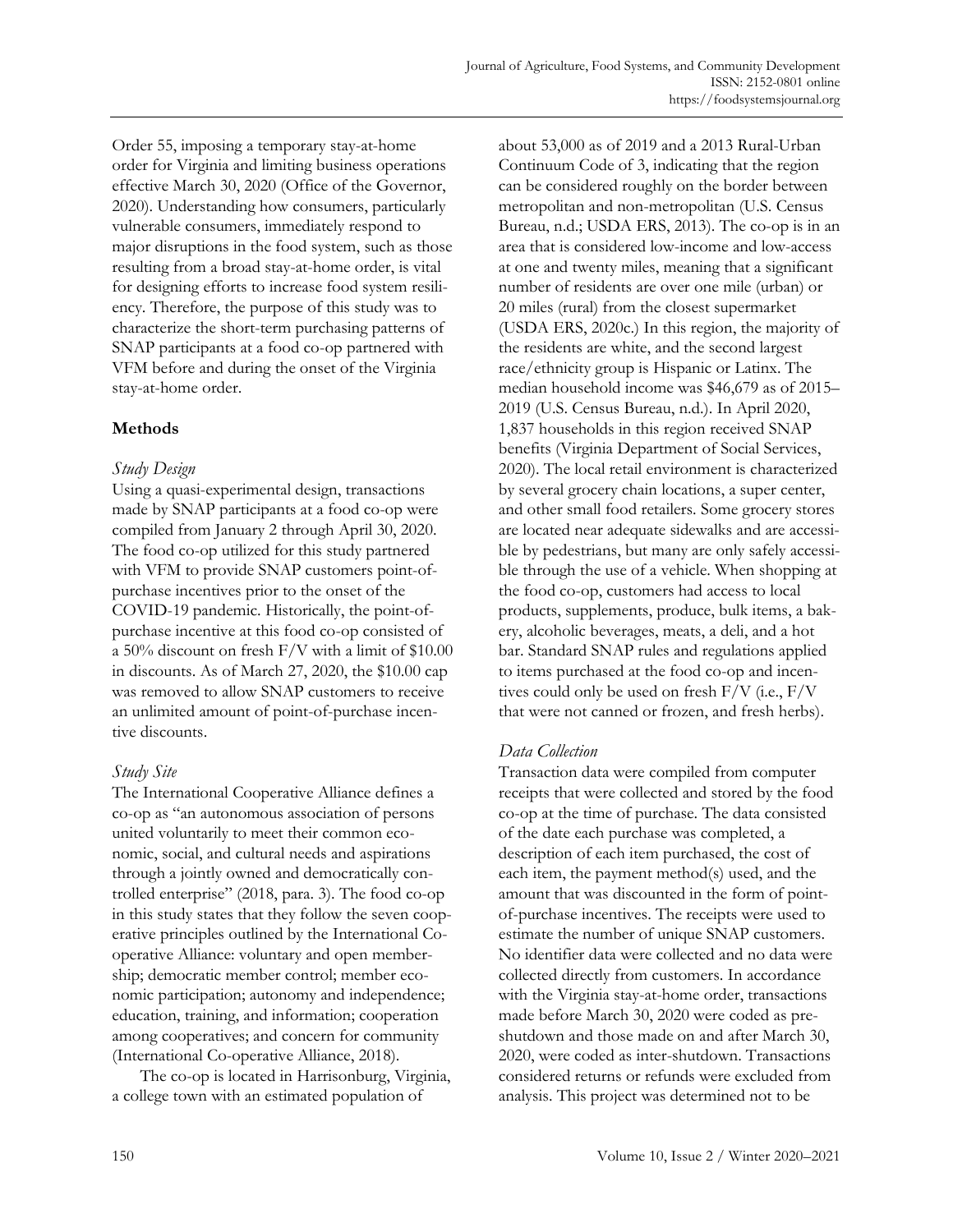human subjects research by the Western Institutional Review Board.

#### *Statistical Analysis*

Statistical data were generated using IBM SPSS 26.0 statistical software. Descriptive statistics were performed to determine the frequencies of variables, including purchases and fresh F/V items. Independent t-tests were used to analyze statistical differences between pre-shutdown and inter-shutdown purchases for the following variables: the amount of SNAP benefits spent, the amount spent on the entire purchase, the total number of items purchased, the gross price of fresh F/V items purchased, the number of fresh F/V items purchased, the percentage of fresh F/V items purchased in relation to all items purchased, the gross cost of all fresh F/V items per purchase, and the amount of money discounted from point-of-purchase incentives. Significance was set a priori as p≤0.05.

#### **Results**

The total number of transactions from SNAP customers at the food co-op from May 2019 through April 2020 was 2,836, totaling \$40,669.60. For this study, 654 transactions from SNAP customers were analyzed, of which 403 were completed preshutdown and 251 were completed inter-shutdown. It was estimated that 184 unique SNAP customers completed the transactions.

The 654 purchases totaled \$14,600.37, with \$12,784.74 spent in SNAP benefits. A total of 435 transactions included discounts from point-of-purchase incentives, generating \$2,850.54 in discounts. After the discounts, a total of \$3,836.57 was spent in SNAP benefits on fresh F/V items. Over the course of the study, the included transactions at the food co-op increased from \$1,926.22 in January to \$5,834.06 in April. The monthly amount spent in SNAP benefits also generally followed this positive trend, from \$1,823.83 in January to \$5,310.66 in April. In addition, the total number of monthly SNAP transactions more than doubled, from 105 in January to 242 in April.

Pre-shutdown, a total of 1,240 fresh F/V items were purchased (84.1% of purchases contained fresh F/V items, and 46.3% of purchased items were fresh F/V), with some of the most common

including organic bananas, pints of blueberries, and organic avocados. Items coded as miscellaneous bulk produce, price-reduced produce, and general produce at the food co-op were also among the most commonly purchased items. Inter-shutdown, a total of 600 fresh F/V items were purchased (57.8% of purchases contained fresh F/V items, and 36.3% of purchased items were fresh F/V). Of the 600 fresh F/V items, some of the most frequently purchased were organic bananas, tomatoes, organic avocados, and regular avocados. When comparing the mean gross price of fresh F/V items purchased pre-shutdown with inter-shutdown, the gross price inter-shutdown was significantly higher at \$4.22±2.36 compared to preshutdown at \$3.38±1.95 (*p*≤0.001).

The mean number of fresh F/V items purchased and the mean percentage of fresh F/V items purchased in relation to all items purchased were both significantly lower during inter-shutdown as compared to pre-shutdown (*p*<0.05); however, the mean amount of money discounted from point-of-purchase incentives was found to be significantly higher during inter-shutdown (*p*<0.05), with a maximum discount received of \$44.88 (see Table).

### **Discussion**

The significant reduction in the number of fresh F/V items SNAP participants purchased intershutdown, both in count and as a percentage of all items purchased, may indicate that the stay-athome order influenced purchasing patterns. Although there is limited data from which to draw conclusions as to the plausible causes of these differences, the results demonstrate that there was a significant increase in the mean gross price of fresh F/V items purchased and there was not a significant change in the gross cost of fresh F/V items per transaction, signaling that the significant decrease could be the result of customers balancing the cost of the fresh  $F/V$  items with the quantity due to budgetary concerns. This was further exemplified by the changes in the most commonly purchased types of fresh F/V items. An additional explanation for the decline in the number of fresh F/V items purchased is that some households may have prioritized shelf-stable F/V items, like canned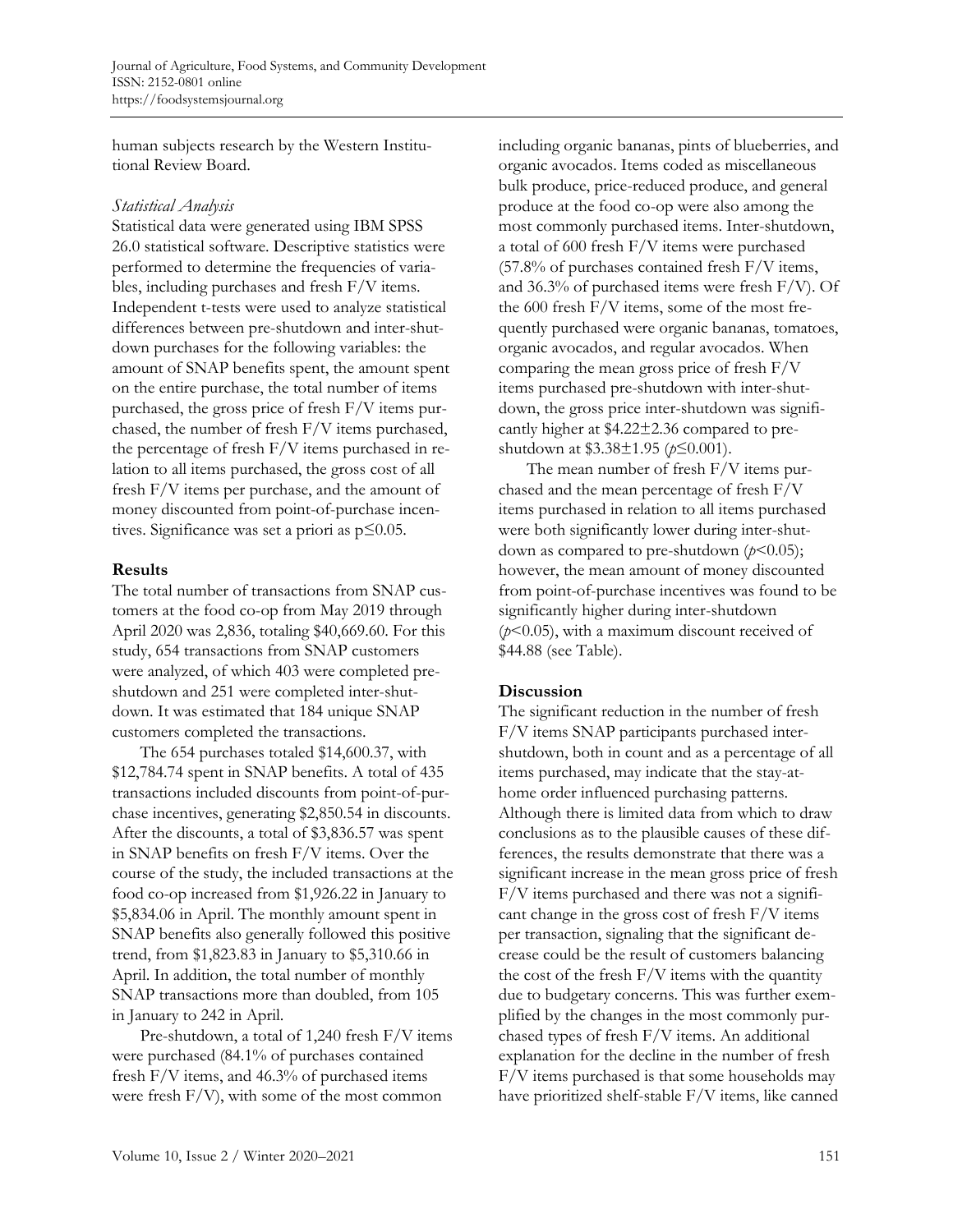|                               | <b>Pre-shutdown Purchases</b><br>$(n=403)$ |         | Inter-shutdown Purchases<br>$(n=251)$ |         | <b>Mean Difference</b> |        | <b>Significance</b>  |
|-------------------------------|--------------------------------------------|---------|---------------------------------------|---------|------------------------|--------|----------------------|
| <b>Transaction Details</b>    | Mean                                       | (SD)    | Mean                                  | (SD)    | Mean                   | (SE)   | p-value <sup>c</sup> |
| SNAP Spent (\$)               | 19.18                                      | (27.49) | 22.22                                 | (29.60) | 3.04                   | (2.28) | 0.182                |
| Transaction Total (\$)        | 21.29                                      | (29.80) | 24.47                                 | (32.30) | 3.17                   | (2.48) | 0.200                |
| Total Items Purchased (n)     | 6.64                                       | (7.13)  | 6.58                                  | (7.70)  | $-0.06$                | (0.59) | 0.916                |
| Gross $F/V$ Cost $(\$)$       | 10.30                                      | (11.32) | 10.10                                 | (16.97) | $-0.20$                | (1.11) | 0.857                |
| F/V Items Purchased (n)       | 3.08                                       | (3.26)  | 2.39                                  | (3.86)  | $-0.69$                | (0.28) | 0.015                |
| F/V Items vs. Total Items (%) | 56.35                                      | (39.55) | 33.19                                 | (37.15) | $-23.16$               | (3.11) | < 0.001              |
| Incentive Discount $(\$)^b$   | 3.95                                       | (3.74)  | 5.01                                  | (8.84)  | 1.05                   | (0.50) | 0.035                |

Table. Differences in SNAP Purchases made Pre-shutdown And Inter-shutdown Secondary to COVID-19 <sup>a</sup>

<sup>a</sup>SNAP: Supplemental Nutrition Assistance Program; F/V: Fresh fruits and vegetables

<sup>b</sup> In pre-shutdown, the discount from point-of-purchase incentives was capped at \$10; in inter-shutdown the cap was lifted.

c Bold *p*-values indicate significance.

and frozen options (Cranfield, 2020). However, data on purchases of canned and frozen F/V were not compiled in this study. Consumers could have also shifted their purchasing patterns because of perceived shortages in food supply, due to reports of low or empty stock of certain items at food retailers over the course of the pandemic (U.S. FDA, 2020a). These potential explanations cannot be tested in the present study because no personal information or survey data was collected. Other unknown environmental factors may have also impacted the purchasing behaviors demonstrated by the data, and significant changes in purchases might have occurred prior to the stay-at-home order. As these data are from one food co-op, the results may not be generalizable. In addition, the research team was unable to compare the sales data from the food co-op during the same time frame for the previous year (January-April 2019) or to overall store purchases. Although these are limitations, the focus of this study was to analyze the immediate impacts of the stay-at-home order on SNAP purchases at the food co-op, which was accomplished through assessing transactions preand inter-shutdown between January and April 2020.

The overall increase in the total amount spent at the co-op during inter-shutdown is representative of the data that has found that household spending at grocery stores increased compared to earlier in 2020 (Baker, Farrokhnia, Meyer, Pagel, & Yannelis, 2020). The current findings also demonstrate a significant increase in the mean amount of money individuals received in discounts from point-of-purchase incentives. This was expected due to the removal of the incentive cap as of March 27, 2020. Previous research has shown point-of-purchase incentives can increase F/V purchases (Polacsek et al., 2018; Steele-Adjognon & Weatherspoon, 2017); therefore, access to these incentives during a time of heightened food insecurity might have helped to prevent a more substantial decline in fresh F/V purchases by SNAP participants. No formal advertising or marketing for the incentive cap removal had been conducted at the time of the study, but some customers purchased fresh F/V items in quantities that allowed for a significantly increased mean discount. This may demonstrate that some customers were buying larger quantities of fresh F/V items in order to stock up due to the stay-at-home order in Virginia, with the point-of-purchase incentives helping to reduce the financial burden of this change in purchasing behaviors. The presence of point-ofpurchase incentives at the co-op may have also helped to lessen food insecurity for SNAP participants, as these types of incentives have been shown to do in previous research (Durward et al., 2019; Parks et al., 2020; Savoie-Roskos et al., 2016).

An advantage of nutrition incentive programs during crises such as COVID-19 is their ability to increase food purchasing power while other emer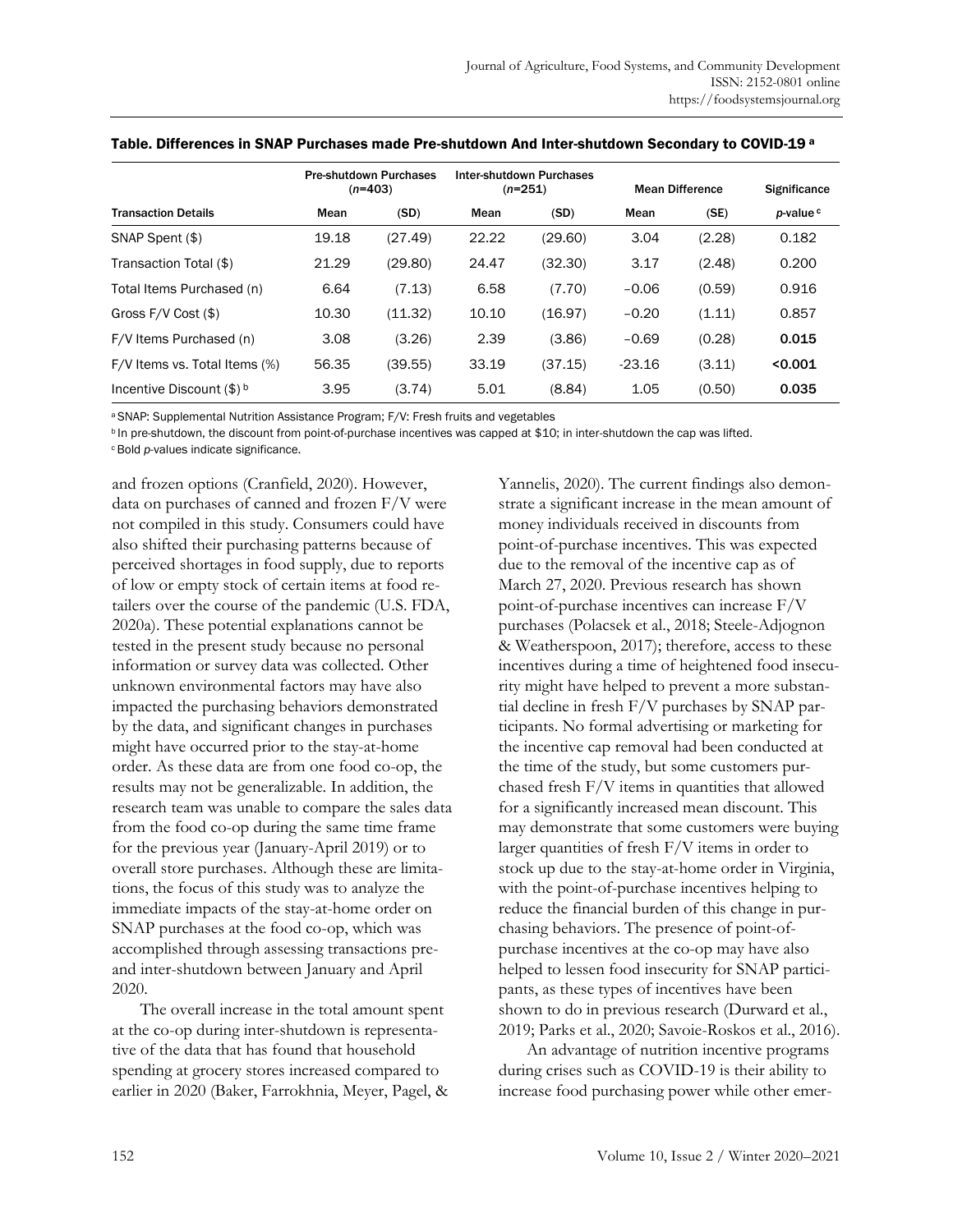gency food programs may be experiencing disruptions. COVID-19 exposed vulnerabilities in the food bank distribution system, with food banks experiencing difficulty maintaining adequate stock once donations waned (Bublitz, Czarkowski, Hansen, Peracchio, & Tussler, 2020). There was also an increased demand for food bank services and a shortage of volunteers (Kulish, 2020). Nutrition incentive programs did not face these same challenges, and accordingly demonstrated the ability to quickly respond to COVID-19 and provide SNAP participants the opportunity to consistently purchase additional fresh F/V items.

Interest in local foods may increase in response to COVID-19 (Hobbs, 2020). When responding to the pandemic, retailers selling local food items may have an advantage maintaining their stock because their supply chains are not fully dependent on imports or interstate commerce, which may experience disruptions more readily. Consumers may also experience stronger motivation to support local economies, due to COVID-19 (Hobbs, 2020). Indeed, some community-supported agriculture programs and farmers markets experienced heightened sales during the early stages of the COVID-19 pandemic (Kolodinsky, Sitaker, Chase, D, & Wang, 2020). However, smaller food retailers selling local foods, such as the co-op in this study, may be unable to offer a wide variety of products in ways that are as cost-effective as larger grocery store chains (Hobbs, 2020). Considering that the pandemic resulted in job losses and reduced incomes (Board of Governors of the Federal Reserve, 2020), many individuals might have sought more affordable food options at larger grocery chains. Cost-effective products may have been especially crucial to SNAP consumers during the pandemic, given the importance of prices and sales on their food purchasing decisions (Mabli & Worthington, 2015). The present study did not assess changes in local food purchases at the food co-op.

These findings provide support for increased point-of-purchase incentive discounts as a way to encourage SNAP customers to buy fresh F/V items from food co-ops. This form of response to COVID-19 and future crises might help maintain

local businesses and farmer/producer operations while improving access to fresh  $F/V$  items.

#### **Conclusions**

This has been the first study to examine changes in the purchasing patterns of SNAP participants during the initial phase of a COVID-19 stay-athome order. Overall, the results indicate that total monthly sales increased at the food co-op after the initiation of the Virginia order in April. Customers significantly reduced the number of fresh F/V items they purchased, which may have been the result of consumers desiring shelf-stable products or purchasing different types of fresh F/V items that were less cost-effective.

The results of this study demonstrate how the Virginia stay-at-home order immediately impacted food purchasing at the food co-op, providing insight into how SNAP participants responded to the abrupt change—or their fear of change—in the food supply chain. Other studies should assess the long-term impacts that COVID-19 may have on the food purchasing patterns of SNAP participants. Future research should also directly investigate the potential impact that COVID-19 may have on local food purchases. Additionally, qualitative data collection from customers would help determine the decision-making processes and motivations behind the behavior changes demonstrated in this study. It is expected that many consumers will revert to pre-COVID-19 behaviors, but some behavior changes may remain (Sheth, 2020), and this study provides important baseline results, allowing for the future comparison of short-term and long-term COVID-19 impacts.

This study provides preliminary evidence that nutrition assistance programs, such as SNAP, and incentive programs funded by GusNIP, like VFM, may act as buffers to shifts in consumer purchasing patterns in response to the volatility of the food system, as has been seen during the COVID-19 pandemic.

#### **Acknowledgments**

We would like to thank Sydney Crofton and Catherine Trejo for assisting with data entry.

*(see References, next page)*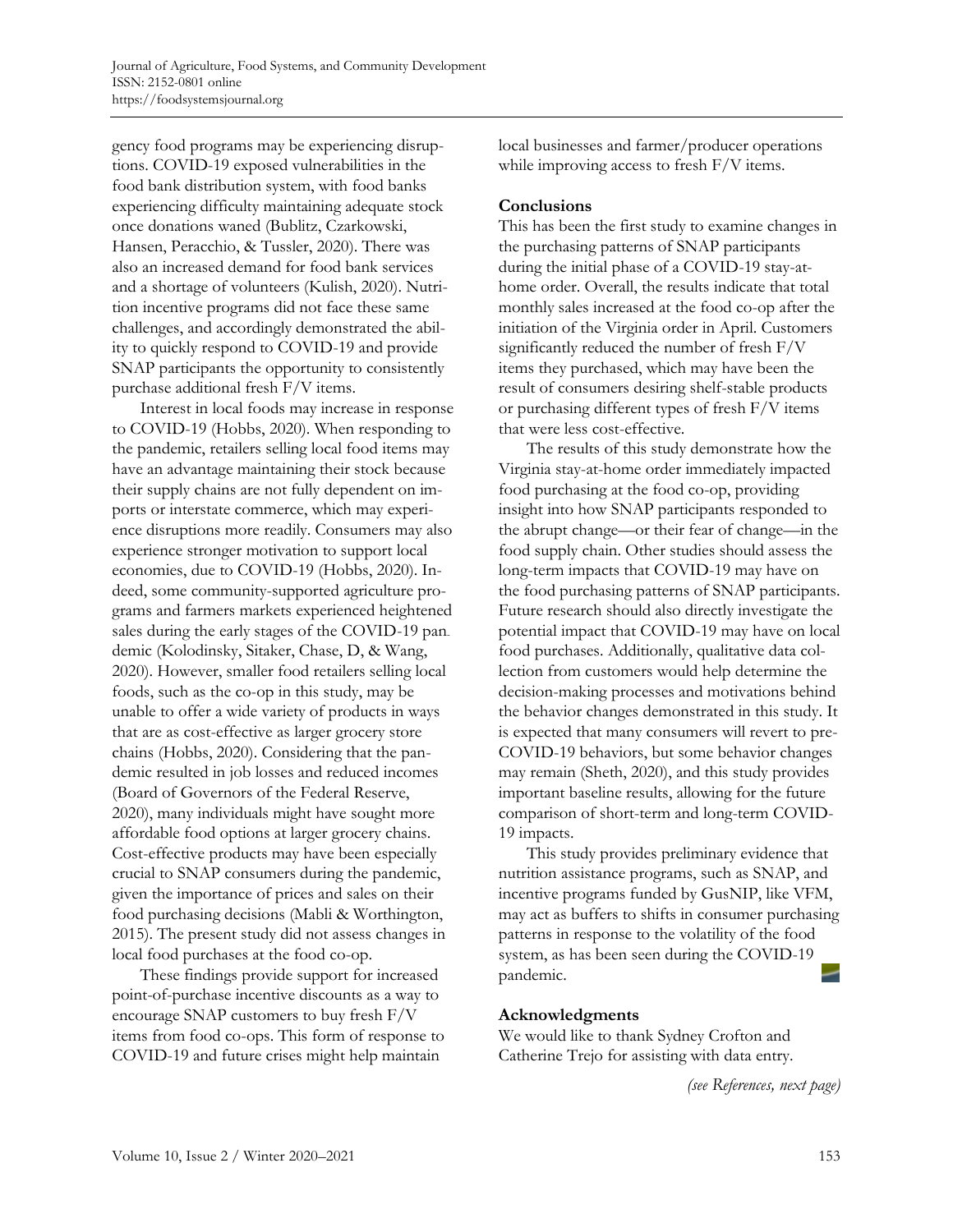#### **References**

- Artiga, S., & Rae, M. (2020, June 2). The COVID-19 outbreak and food production workers: Who is at risk? San Francisco, CA & Washington, D.C.: Kaiser Family Foundation. https://www.kff.org/coronavirus-covid-19/issuebrief/the-covid-19-outbreak-and-food-production-workers-who-is-at-risk/
- Baker, S. R., Farrokhnia, R. A., Meyer, S., Pagel, M., & Yannelis, C. (2020). How does household spending respond to an epidemic? Consumption during the 2020 COVID-19 pandemic. *The Review of Asset Pricing Studies*, *10*(4), 834–862*.* https://doi.org/10.1093/rapstu/raaa009
- Board of Governors of the Federal Reserve. (2020). *Report on the economic well-being of U.S. households in 2019–May 2020*. Washington, D.C.: Federal Reserve System. https://www.federalreserve.gov/publications/2020-economic-wellbeing-of-us-households-in-2019-financial-repercussions-from-covid-19.htm
- Bublitz, M. G., Czarkowski, N., Hansen, J., Peracchio, L. A., & Tussler, S. (2020). Pandemic reveals vulnerabilities in food access: Confronting hunger amidst a crisis. *Journal of Public Policy & Marketing*, *40*(1), 105–107. https://doi.org/10.1177/0743915620929998
- Bump, P. (2020, March 17). Mapping where America has been shut down. *The Washington Post*. https://www.washingtonpost.com/politics/2020/03/17/mapping-where-america-has-been-shut-down/

Chadde, S. (2020, April 16). Tracking COVID-19's impact on meatpacking workers and industry [Online newsroom]. Champaign, IL: Midwest Center for Investigative Reporting.

https://investigatemidwest.org/2020/04/16/tracking-covid-19s-impact-on-meatpacking-workers-and-industry/ Costa, D., & Martin, P. (2020). Coronavirus and farmworkers: Farm employment, safety issues, and the H-2A

- guestworker program. Washington, D.C.: Economic Policy Institute. https://www.epi.org/publication/coronavirus-and-farmworkers-h-2a/
- Cranfield, J. A. L. (2020). Framing consumer food demand responses in a viral pandemic. *Canadian Journal of Agricultural Economics/Revue Canadienne d'Agroeconomie, 68(*2), 151–156. https://doi.org/10.1111/cjag.12246
- Devereux, S., Béné, C., & Hoddinott, J. (2020). Conceptualising COVID-19's impacts on household food security. *Food Security*, *12*, 769–772. https://doi.org/10.1007/s12571-020-01085-0
- Durward, C. M., Savoie-Roskos, M., Atoloye, A., Isabella, P., Jewkes, M. D., Ralls, B., . . . LeBlanc, H. (2019). *Double Up Food Bucks* participation is associated with increased fruit and vegetable consumption and food security among lowincome adults. *Journal of Nutrition Education and Behavior, 51*(3), P342–P347. https://doi.org/10.1016/j.jneb.2018.08.011
- Elitzak, H., & Okrent, A. (2018). New U.S. food expenditure estimates find food-away-from-home spending is higher than previous estimates [*Amber Waves*, online ERS magazine]. Washington, DC: USDA, Economic Research Service. [https://www.ers.usda.gov/amber-waves/2018/november/new-us-food-expenditure-estimates-find-food](https://www.ers.usda.gov/amber-waves/2018/november/new-us-food-expenditure-estimates-find-food-away-from-home-spending-is-higher-than-previous-estimates/)away-from-home-spending-is-higher-than-previous-estimates/
- Feeding America. (2020, rev. April 22). *The impact of the coronavirus on food insecurity.* Chicago: Feeding America. https://www.feedingamerica.org/sites/default/files/2020-

04/Brief\_Impact%20of%20Covid%20on%20Food%20Insecurity%204.22%20%28002%29.pdf

- Feeding America. (2021, March). *The impact of the coronavirus on food insecurity in 2020 and 2021*. Chicago: Feeding America. https://www.feedingamerica.org/sites/default/files/2021-03/National%20Projections%20Brief\_3.9.2021\_0.pdf
- Feeding Florida. (2021). *How to double your SNAP/EBT for Florida-grown produce with Fresh Access Bucks.* Tallahassee, FL: Feeding Florida. https://www.feedingflorida.org/food-access/fresh-access-bucks/how-fab-works
- Gallagher, D., & Kirkland, P. (2020, April 27). Meat processing plants across the US are closing due to the pandemic. Will consumers feel the impact? *CNN Business*.

https://www.cnn.com/2020/04/26/business/meat-processing-plants-coronavirus/index.html

- Gangwer, K. (2020). *Produce Perks Midwest increases unlimited \$1:\$1 SNAP match to support vulnerable families during COVID-19*. Cincinnati, OH: Produce Perks Midwest. https://produceperks.org/2020/03/produce-perks-midwest-increasesunlimited-11-snap-match-to-support-vulnerable-families-during-covid-19/
- Goetz, S., Schmidt, C., Chase, L., & Kolodinsky, J. (2020). Americans' food spending patterns explain devastating impact of COVID-19 lockdowns on agriculture. *Journal of Agriculture, Food Systems, and Community Development, 9*(3), 31–33. https://doi.org/10.5304/jafscd.2020.093.033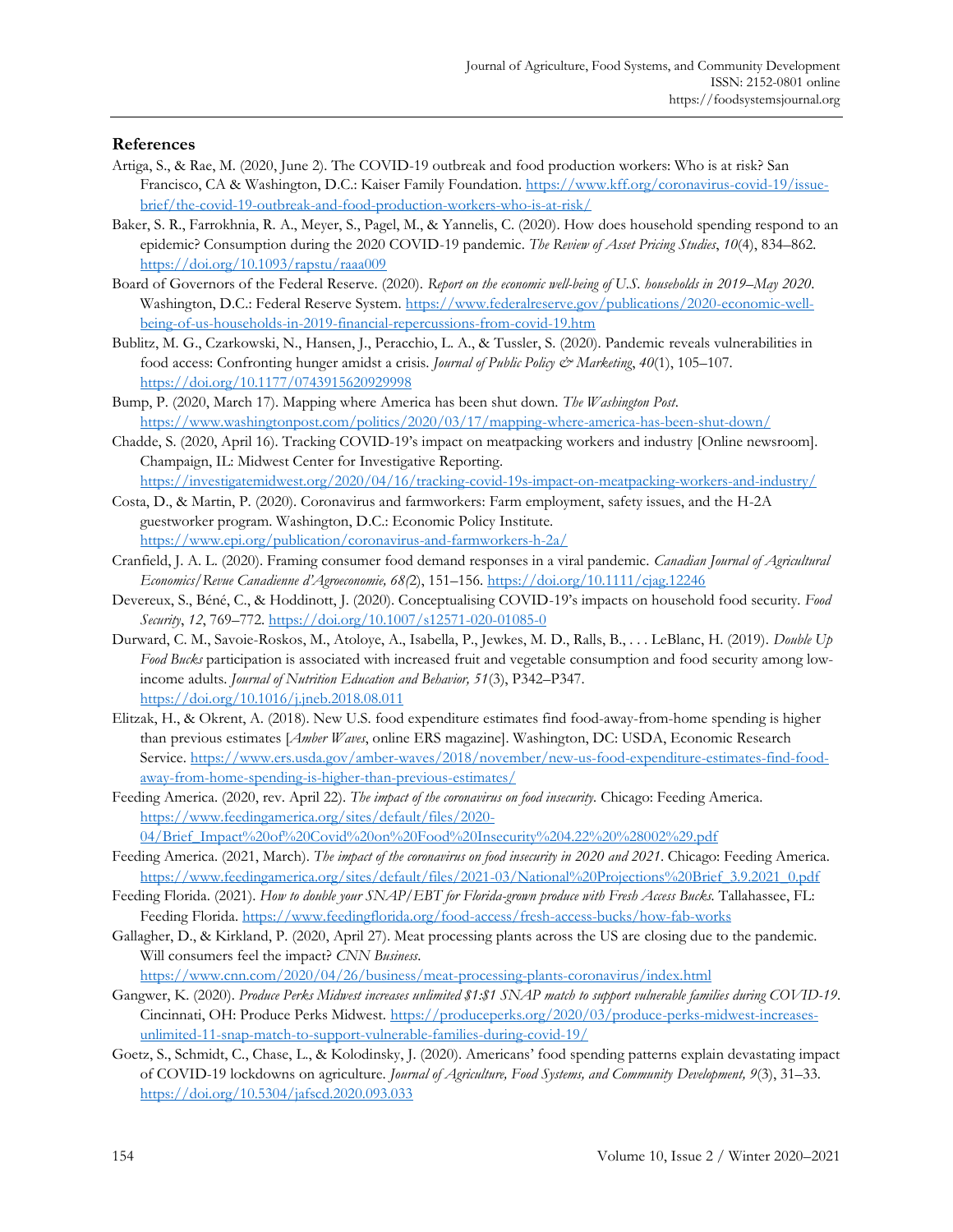- Hobbs, J. E. (2020). Food supply chains during the COVID-19 pandemic. *Canadian Journal of Agricultural Economics/Revue Canadienne d'Agroeconomie, 68*(2), 171–176. https://doi.org/10.1111/cjag.12237
- International Co-operative Alliance. (2018). *Cooperative identity, values & principles*. Brussels: ICA. https://www.ica.coop/en/cooperatives/cooperative-identity
- Kinsey, E. W., Kinsey, D., & Rundle, A. G. (2020). COVID-19 and food insecurity: An uneven patchwork of responses [Editorial]. *Journal of Urban Health, 97*(3), 332–335. https://doi.org/10.1007/s11524-020-00455-5
- Kolodinsky, J., Sitaker, M., Chase, L., Smith, D., & Wang, W. (2020). Food systems disruptions: Turning a threat into an opportunity for local food systems. *Journal of Agriculture, Food Systems, and Community Development, 9*(3), 5–8. https://doi.org/10.5304/jafscd.2020.093.013
- Kulish, N. (2020, April 8). 'Never seen anything like it': Cars line up for miles at food banks. *The New York Times*. https://www.nytimes.com/2020/04/08/business/economy/coronavirus-food-banks.html
- Leddy, A. M., Weiser, S. D., Palar, K., & Seligman, H. (2020). A conceptual model for understanding the rapid COVID-19–related increase in food insecurity and its impact on health and healthcare. *The American Journal of Clinical Nutrition*, *112*(5), 1162–1169. https://doi.org/10.1093/ajcn/nqaa226
- Mabli, J., & Worthington, J. (2015). The food access environment and food purchase behavior of SNAP households. *Journal of Hunger & Environmental Nutrition*, *10*(1), 132–149. https://doi.org/10.1080/19320248.2015.1004221
- Newman, J., & Bunge, J. (2020, April 9). Farmers dump milk, break eggs as coronavirus restaurant closings destroy demand. *The Wall Street Journal*.

https://www.wsj.com/articles/farmers-deal-with-glut-of-food-as-coronavirus-closes-restaurants-11586439722

- Office of the Governor, Commonwealth of Virginia. (2020, March 30). *Executive Order Number Fifty-Five (2020). Temporary stay at home order due to novel coronavirus (COVID-19)*. Richmond, VA: Office of the Governor. [https://www.governor.virginia.gov/media/governorvirginiagov/executive-actions/EO-55-Temporary-Stay-at-](https://www.governor.virginia.gov/media/governorvirginiagov/executive-actions/EO-55-Temporary-Stay-at-Home-Order-Due-to-Novel-Coronavirus-(COVID-19).pdf)Home-Order-Due-to-Novel-Coronavirus-(COVID-19).pdf
- Parks, C. A., Stern, K. L., Fricke, H. E., Clausen, W., & Yaroch, A. L. (2020). Healthy food incentive programs: Findings from food insecurity nutrition incentive programs across the United States. *Health Promotion Practice, 21*(3), 421–429. https://doi.org/10.1177/1524839919898207
- Polacsek, M., Moran, A., Thorndike, A. N., Boulos, R., Franckle, R. L., Greene, J. C., . . . Rimm, E. B. (2018). A supermarket double-dollar incentive program increases purchases of fresh fruits and vegetables among low-income families with children: The healthy double study. *Journal of Nutrition Education and Behavior, 50*(3), P217–228.E1. https://doi.org/10.1016/j.jneb.2017.09.013
- Rami, Z. (2020). Pandemic and food security: A view from the global South. *Journal of Agriculture, Food Systems, and Community Development, 9*(3), 17–21. https://doi.org/10.5304/jafscd.2020.093.014
- Richards, T. J., & Rickard, B. (2020). COVID‐19 impact on fruit and vegetable markets. *Canadian Journal of Agricultural Economics/Revue Canadienne d'Agroeconomie*, *68*(2), 189–194. https://doi.org/10.1111/cjag.12231
- Savoie-Roskos, M., Durward, C., Jeweks, M., & LeBlanc, H. (2016). Reducing food insecurity and improving fruit and vegetable intake among farmers' market incentive program participants. *Journal of Nutrition Education and Behavior, 48*(1), P70–76.E1. https://doi.org/10.1016/j.jneb.2015.10.003
- Sheth, J. (2020). Impact of Covid-19 on consumer behavior: Will the old habits return or die? *Journal of Business Research*, *117*, 280–283. https://doi.org/10.1016/j.jbusres.2020.05.059
- Siche, R. (2020). What is the impact of COVID-19 disease on agriculture? *Scientia Agropecuaria*, *11*(1), 3–6. https://doi.org/10.17268/sci.agropecu.2020.01.00
- Singh, S., Kumar, R., Panchal, R., & Tiwari, M. K. (2020). Impact of COVID-19 on logistics systems and disruptions in food supply chain. *International Journal of Production Research* [In press]. https://doi.org/10.1080/00207543.2020.1792000
- Steele-Adjognon, M., & Weatherspoon, D. (2017). Double Up Food Bucks program effects on SNAP recipients' fruit and vegetable purchases. *BMC Public Health*, *17*(1), Art. 946. https://doi.org/10.1186/s12889-017-4942-z
- U.S. Census Bureau. (n.d.). *QuickFacts. Harrisonburg, VA. 2010-2019*. https://www.census.gov/quickfacts/fact/table/harrisonburgcityvirginiacounty,US/PST045219